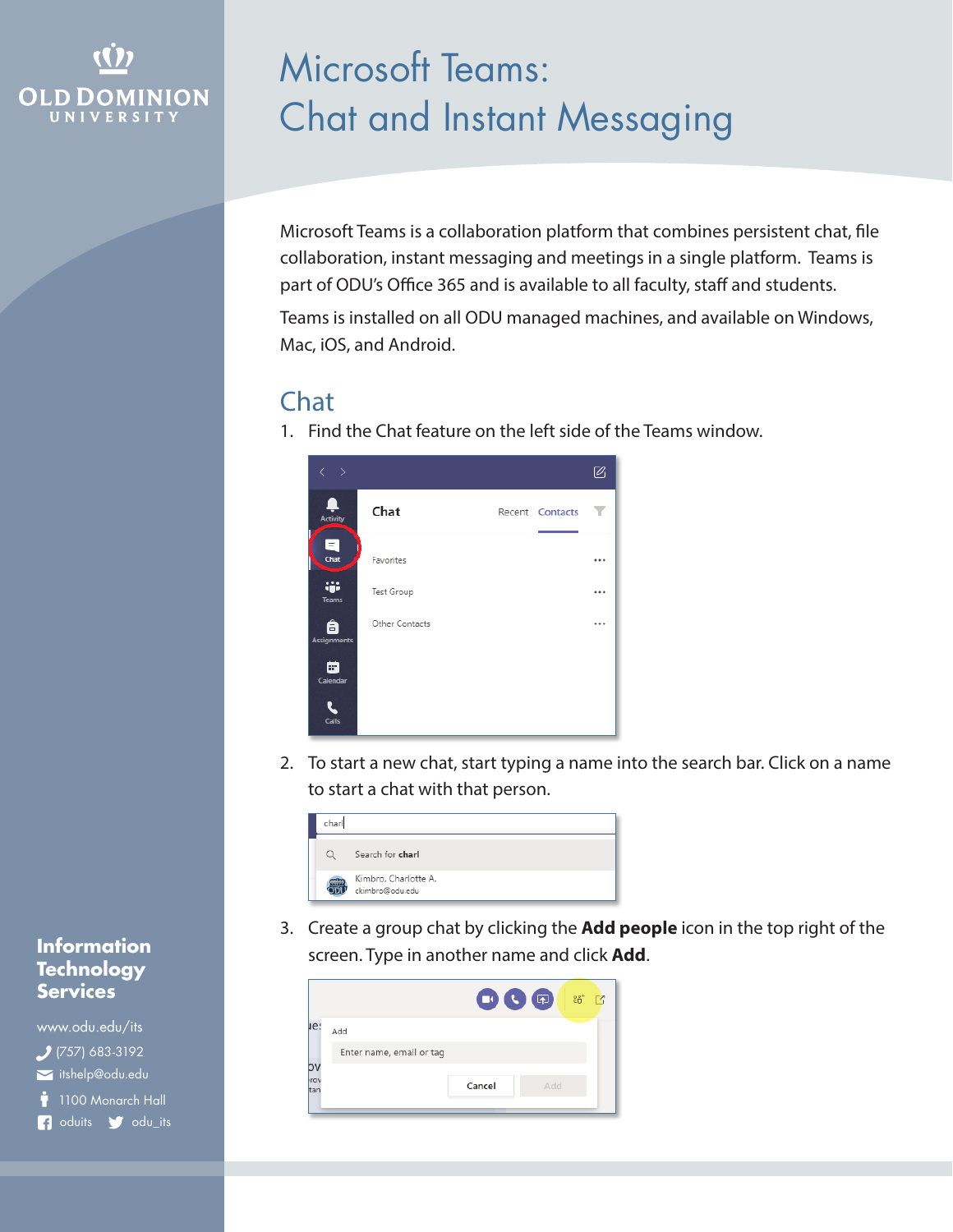

4. You can pop out a chat window and have several chats open at the same time. The **Pop out chat** icon is in the top right of the chat window.



#### Create a Contact Group

1. In the Chat area, click on the **Contacts** tab. At the bottom of the window, click **Create a new contact group**.



2. Create a name for your group, and click **Create**.

|                                                                         | $\begin{picture}(20,20) \put(0,0){\circle{0.5}} \put(15,0){\circle{0.5}} \put(15,0){\circle{0.5}} \put(15,0){\circle{0.5}} \put(15,0){\circle{0.5}} \put(15,0){\circle{0.5}} \put(15,0){\circle{0.5}} \put(15,0){\circle{0.5}} \put(15,0){\circle{0.5}} \put(15,0){\circle{0.5}} \put(15,0){\circle{0.5}} \put(15,0){\circle{0.5}} \put(15,0){\circle{0.5}} \put(15,0){\circle{0.5}}$ |                                                                       | Search or type a command                                                         |                  |
|-------------------------------------------------------------------------|---------------------------------------------------------------------------------------------------------------------------------------------------------------------------------------------------------------------------------------------------------------------------------------------------------------------------------------------------------------------------------------|-----------------------------------------------------------------------|----------------------------------------------------------------------------------|------------------|
| ņ<br>Activity                                                           | Chat                                                                                                                                                                                                                                                                                                                                                                                  | <b>Contract</b><br>Recent Contacts                                    | UU Unknown User Chat 3 more v                                                    | <b>80 【</b>      |
| 目<br>Chat<br>論<br>Teams<br>自<br>signment<br>$\alpha \rightarrow \alpha$ | Favorites                                                                                                                                                                                                                                                                                                                                                                             | Create a new contact group<br>Contact group name<br><b>Test Group</b> | Organize your contacts into groups to find them more easily.<br>Create<br>Cancel | sation           |
| $\boxplus$<br>Apps:                                                     |                                                                                                                                                                                                                                                                                                                                                                                       |                                                                       | Type a new message                                                               |                  |
| ◎                                                                       |                                                                                                                                                                                                                                                                                                                                                                                       | <sup>86</sup> Create a new contact group                              | A C © H D 由 D Q …                                                                | $\triangleright$ |

3. Your new group will show up under your contacts.

| <b>100 a</b>  | $\mathbb{Z}$      |                 |              | Search or type a command                          |                                                             |
|---------------|-------------------|-----------------|--------------|---------------------------------------------------|-------------------------------------------------------------|
| ۹<br>Activity | Chat              | Recent Contacts | $\mathbf{r}$ | <b>UU</b> Unknown User Chat $3 \text{ more} \vee$ | OOO<br>$\stackrel{\circ}{\circ}^*$ $\stackrel{\circ}{\Box}$ |
| Ξ<br>Chat     | $=$ Favorites     |                 | $\cdots$     |                                                   |                                                             |
| W.<br>Teams   | <b>Test Group</b> |                 |              |                                                   |                                                             |
|               |                   |                 |              |                                                   |                                                             |

Microsoft Teams: Chat and Instant Messaging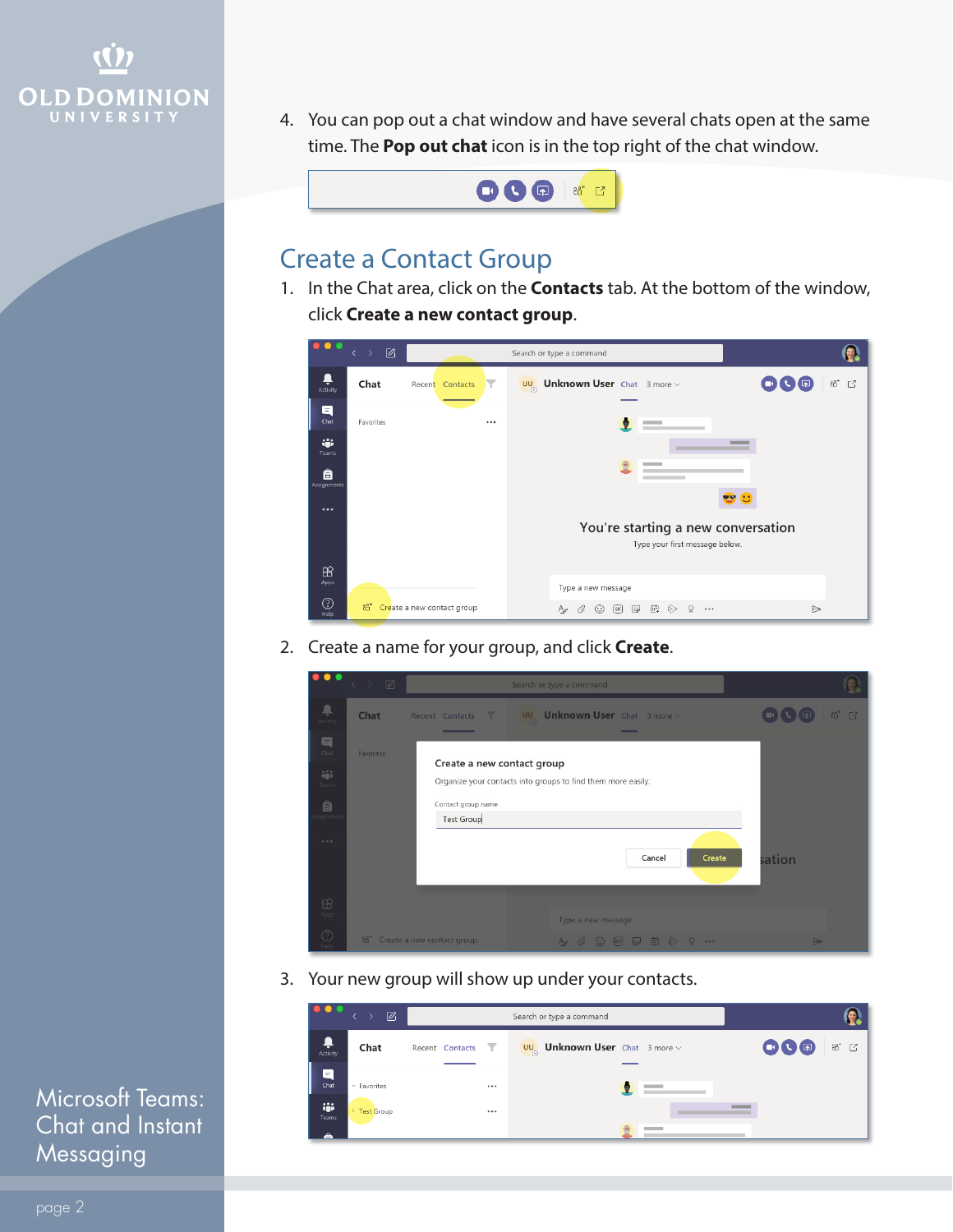

#### Add a New Contact to a Contact Group

1. In the Chat area, click on the **Contacts** tab. Click on the three dots next to a contact group, and click **Add a contact to this group**.



2. Search for a name, and when you find the person you're looking to add to the group, click **Add**.



#### Share your Screen

1. At the top of every chat window, there are three icons in purple circles. The third button allows you to share your screen with the person (or people) in the chat.

| $\bullet$ $\bullet$ $\bullet$ | $\varnothing$<br>$\langle \rangle$ |                                 | Search or type a command                          |                              |
|-------------------------------|------------------------------------|---------------------------------|---------------------------------------------------|------------------------------|
| ۹<br>Activity                 | Chat                               | $\mathbf{r}$<br>Recent Contacts | <b>UU</b> Unknown User Chat $3 \text{ more} \vee$ | QO®<br>$\rm ^{86}$<br>$\Box$ |
| $\blacksquare$<br>Chat        | - Favorites                        |                                 |                                                   |                              |
| ÷<br>Teams<br>Â               | ▶ Test Group                       |                                 |                                                   |                              |

Microsoft Teams: Chat and Instant Messaging